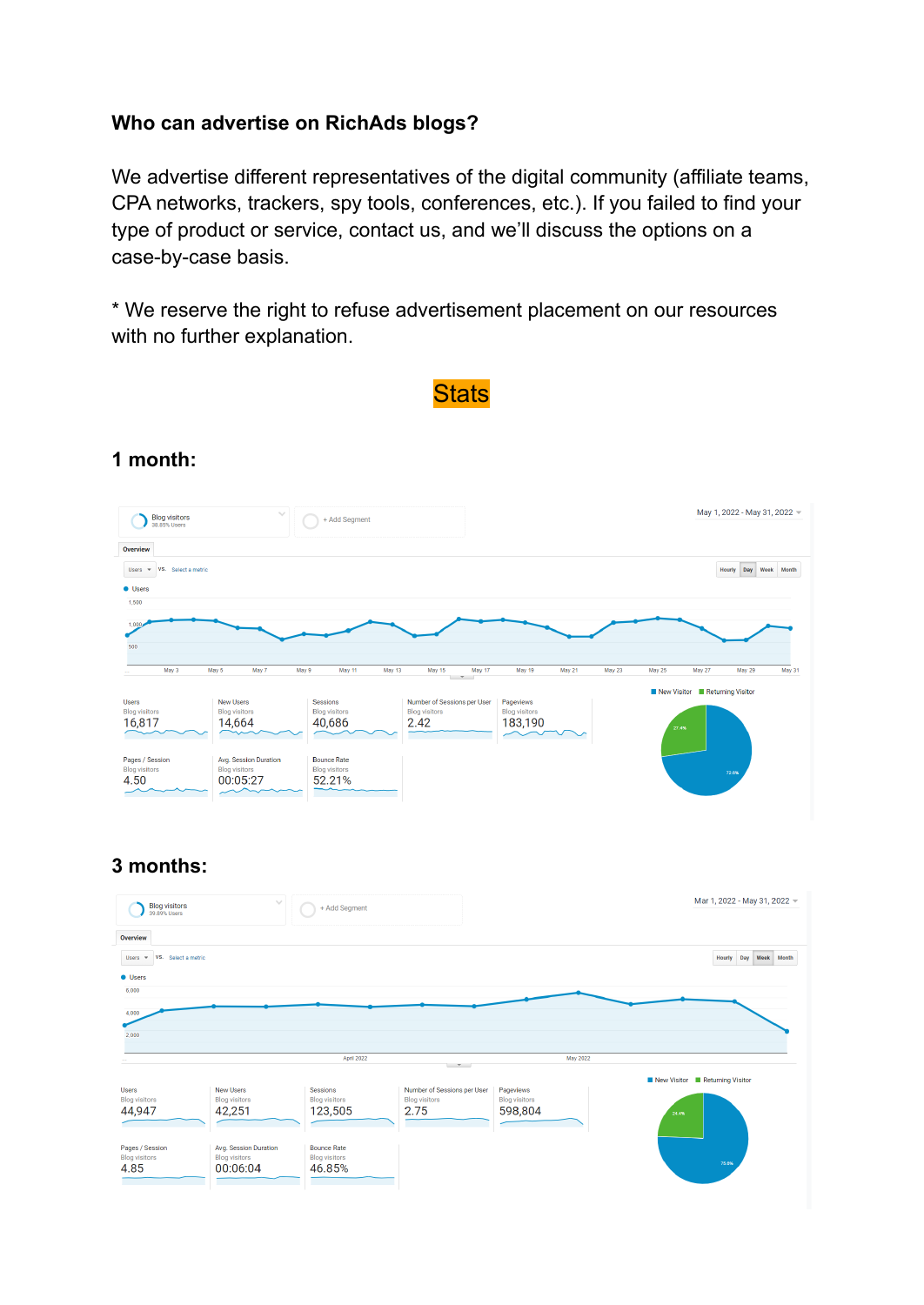# Advertising options + prices

## **Banners**

### **1. See-through banner**

It's displayed on all pages of our blog and natively integrated in its content.

## **Price:** \$300/month



#### **\*Requirements:**

- Desktop: 728x90 px
- Mobile: 375x90 px

The banner should be prepared in x2 size (desktop: 1456x180 px, mobile: 750x180 px).

Formats: PNG or JPEG Weight: max 1MB.

### **Text content**

**1. Review**

Prepare the review on your product/service and get the possibility to publish it on RichAds blog.

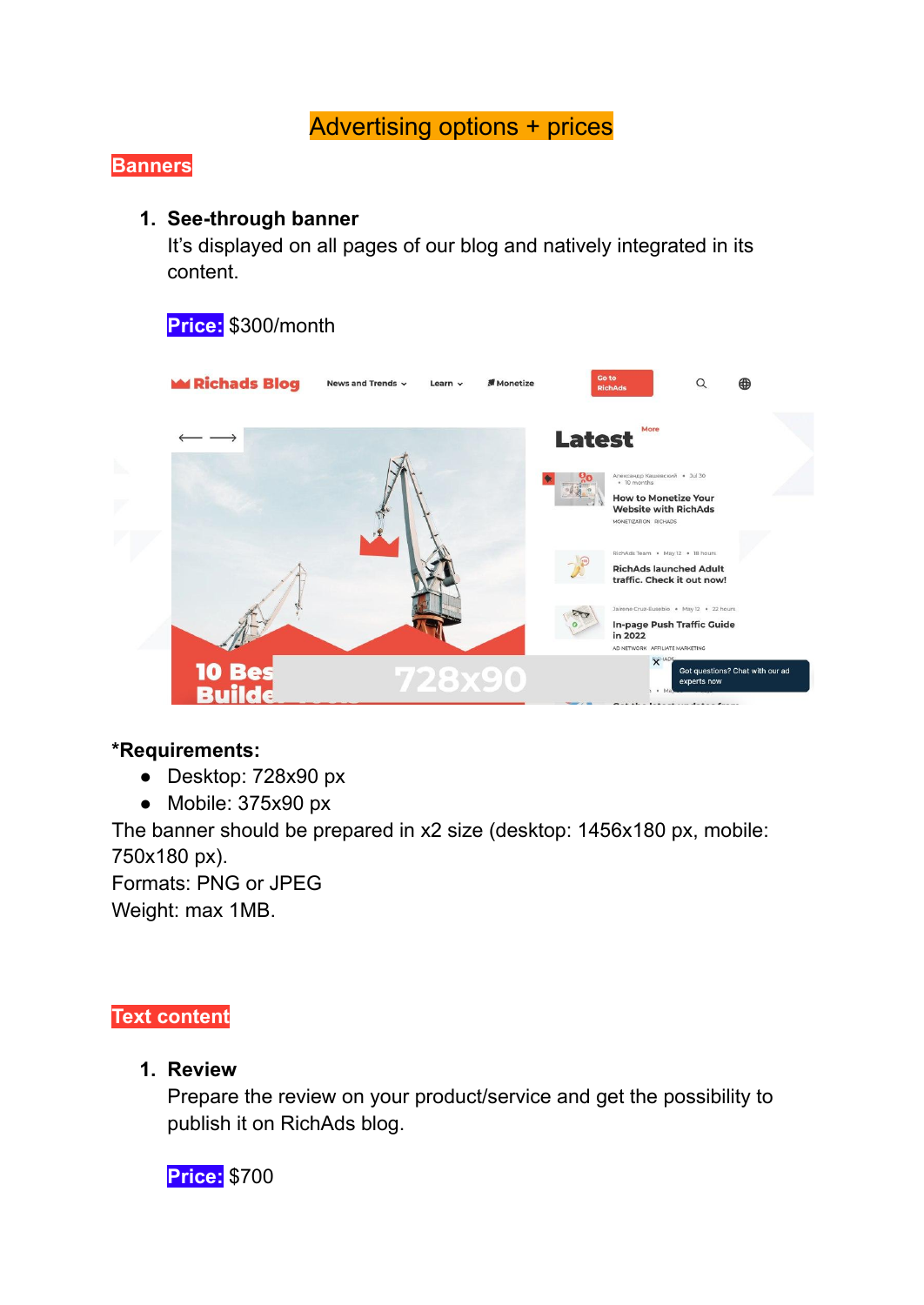## **2. Article**

We will publish your informative article on our blog. It should be native, with no obvious advertising. You can add a few links to the texts. The topic of the article should be agreed upon with us, and the article must be unique.

**Price:** \$700

## **3. Case studies**

This option is valid for affiliate networks with a media buying team. You run your offers with our traffic and then prepare a case study which we publish on our blog. \*The affiliate network pays the costs of the case study.

**Price:** \$800

## **4. Top X article**

We will add your service to the article like "Top 5 nutra affiliate networks" or "Top 10 trackers for affiliate marketing". The price for each place should be discussed individually.

**Price:** negotiable

## **5. Advertising boxes and links**

We will add a special advertising box or just a link to one of our articles with the *dofollow* link on your service.

**Price:** \$500

**Sponsorship packages**

**1. RichBasic: One review (or article) + Email blasting (or the section in tha email)**

**Price:** \$700/month